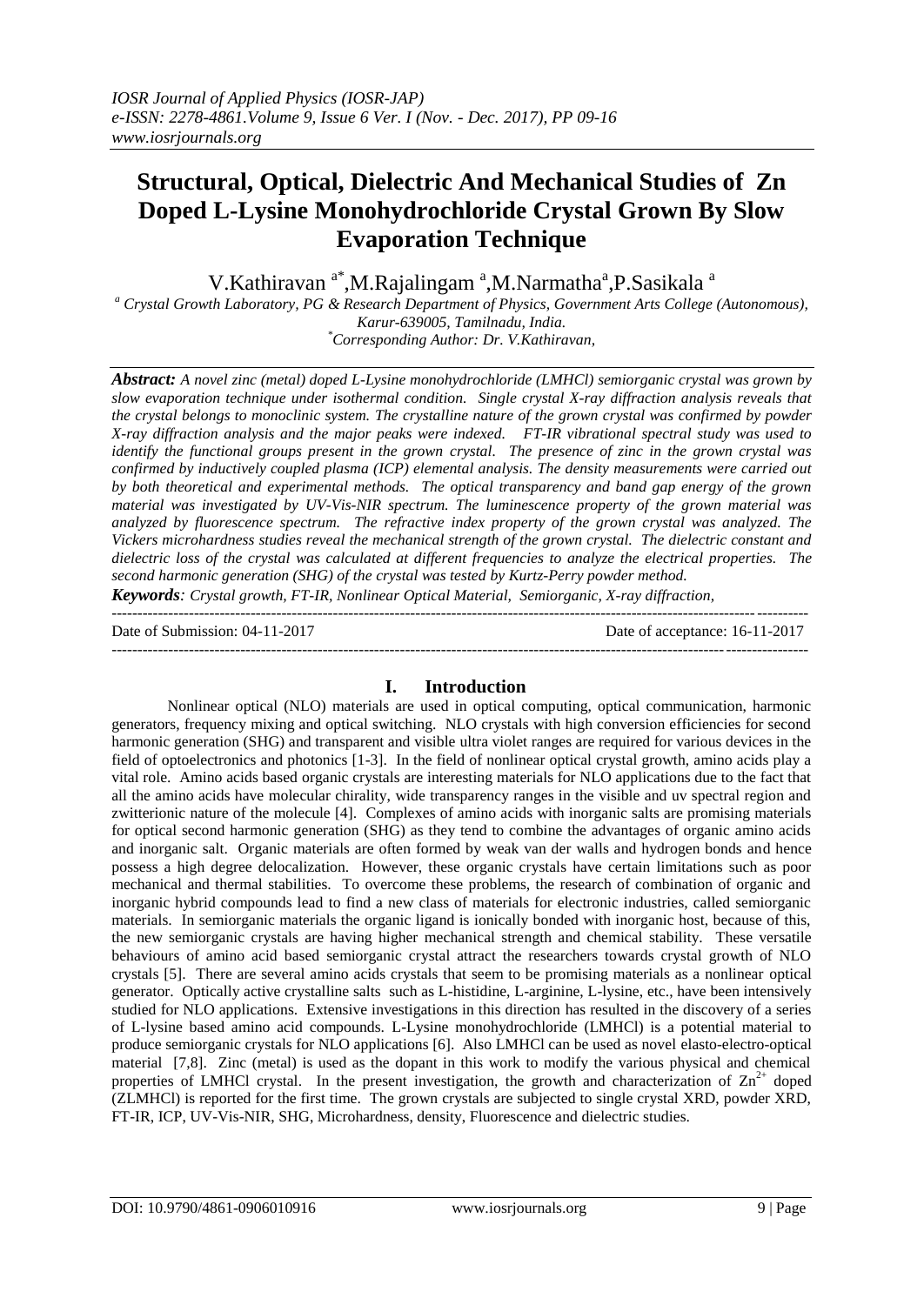## **II. Experimental Details**

#### **Material synthesis and crystal growth**

L-Lysine monohydrochloride (LMHCl) salt is commercially available. saturated solution of LMHCl is obtained by dissolving LMHCl in double distilled water. The solution was stirred well continuously using a magnetic stirrer. To obtain zinc doped LMHCl (ZLMHCl) salt, 1 mole % of zinc acetate was added into the aqueous solution of LMHCl. Then this solution was stirred well continuously for about 5 hrs to get homogeneity and solution was filtered twice using Whatman filter paper. The filtered solution was kept in a borosil beaker covered with a porous paper. After the growth period of 41 days, the crystal was taken out from the vessel. The grown crystal was found to be transparent, free from visible inclusions and non-hygroscopic in nature. Fig .1 shows the photograph of ZLMHCl crystal.



**Fig.1**. Photograph of as grown crystal of ZLMHCl

## **III. Instrumentation**

Single crystal X-ray diffraction (XRD) analysis has been carried out using Bruker-Kappa Apex-II diffractometer with MoK<sub>a</sub> ( $\lambda$ =0.7107 A<sup>0</sup>) radiation. The grown crystals were ground to powder and then were subjected by powder X-ray diffraction (XRD) studies using XPERT-PRO diffractometer with  $CuK_a$  radiation  $(\lambda=1.54 \text{ A}^0)$ . The powder sample was scanned in the range 10 to 80<sup>0</sup> at a scan rate of 1.6 deg/min. The Fourier transform infrared (FT-IR) spectrum of the sample was recorded in the region 400-4000 cm<sup>-1</sup>with Perkin-Elmer FT-IR spectrometer (Model: spectrum RX1) using KBr pellet method. Density of the crystal was measured by floatation technique. UV-Vis-NIR Spectrum of the sample was recorded in the range 190-1100 nm using Perkin-Elmer Lambda 35 spectrophotometer. Fluorescence spectrum was recorded for the sample using Perkin-Elmer spectrofluorometer (Model: LS45). The refractive index of the ZLMHCl crystal was determined by Brewster"s angle method. Microhardness measurement was carried out using HMV-2 Shimadzu microhardness tester, fitted with Vickers diamond pyramidal indenter. The dielectric constant and dielectric loss of the crystal was measured in the frequency region  $10^2$ -10<sup>6</sup> Hz at room temperature using LCR meter with parallel plate capacitor. Defect free and optically transparent crystal was used for the dielectric measurement and opposite faces of the crystal was coated with silver paste to promote good conduction.

# **IV. Results and Discussion**

## **4.1 Single crystal X-ray diffraction (XRD) Analysis**

Single crystal XRD analysis was used to identify the crystal system and space group. Single crystal XRD confirms that the grown crystal belongs to monoclinic system with noncentro symmetric space group P21. This space group suggests that the grown crystal belongs to noncentro symmetric group which fulfils the fundamental criterion for nonlinear optical (NLO) nature of the material. The lattice parameter values are a=5.85Å, b=13.28 Å, c=7.47 Å,  $\alpha = \gamma = 90^0$ ,  $\beta = 95.54^0$ , Volume (V) = 580.13 Å<sup>3</sup>. Thus, the single crystal XRD results confirm the incorporation of metal ions in the crystal lattice of LMHCl but do not change the crystal structure though there is a change in the lattice parameters. As previously reported values [9] compared with the present investigations are given in table 1.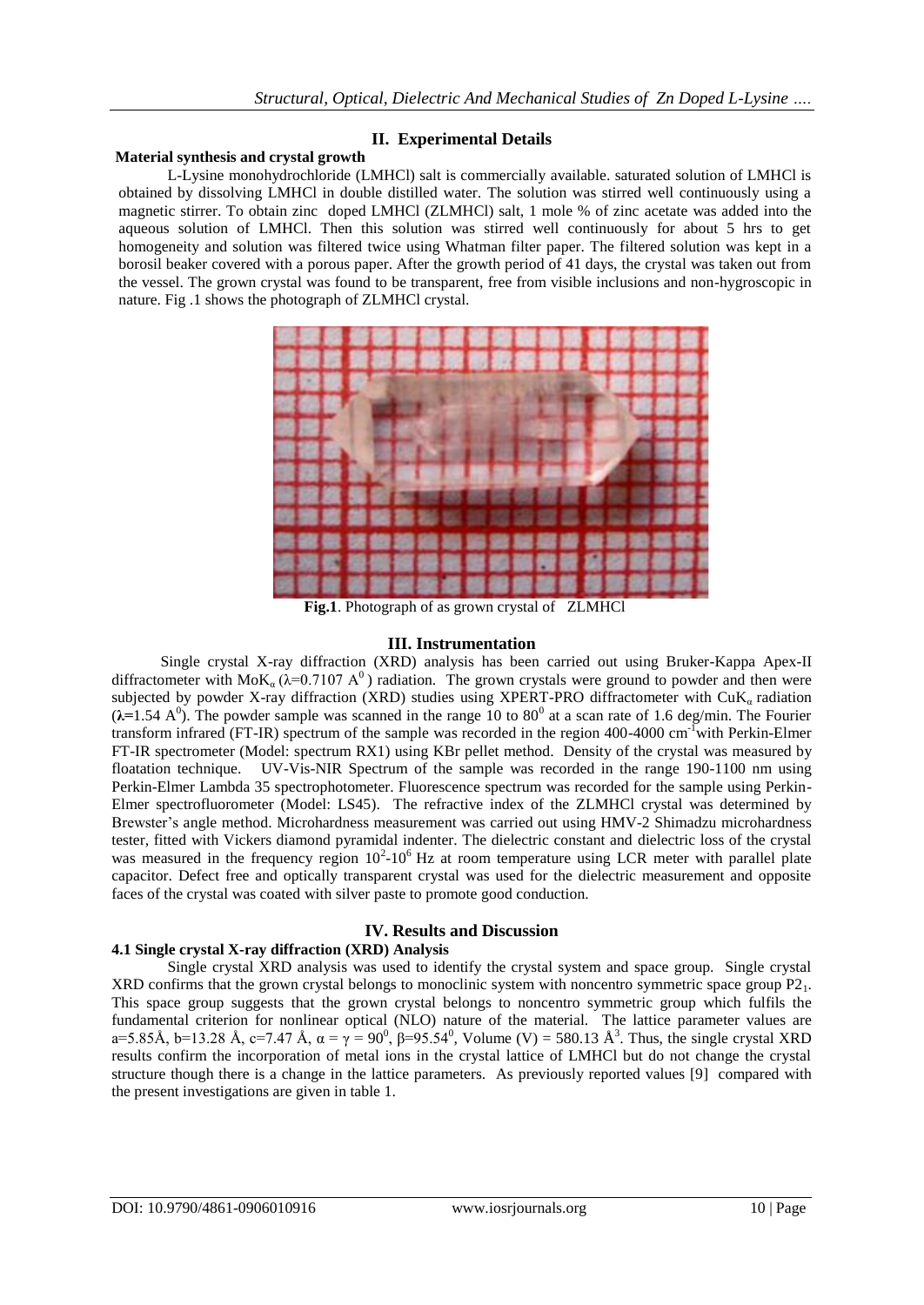| <b>Table 1.</b> Cell parameters of pure and metal $(Zn^{2+})$ ions doped LMHCl crystal |      |       |      |                  |
|----------------------------------------------------------------------------------------|------|-------|------|------------------|
| Samples                                                                                | a(A) | b(A)  | c(A) | Volume $(\AA^3)$ |
| Pure LMHCl                                                                             | 5.91 | 13.39 | 7.54 | 592.23           |
| Zn-LMHCl                                                                               | 5.85 | 13.28 | 7.47 | 580.13           |

*Structural, Optical, Dielectric And Mechanical Studies of Zn Doped L-Lysine ….*

#### **4.2 Powder X-ray diffraction ( XRD) Analysis**

The crystalline nature of the grown crystal was checked by powder XRD analysis. The powder XRD pattern of the grown ZLMHCl crystal is shown in fig 2.



**Fig.2.** Powder XRD pattern of grown ZLMHCl crystal

The well defined peaks at specific 2θ values show high crystalline nature of the grown crystal. All reflections of powder XRD pattern of the grown crystal of this work were indexed using INDEXING software package following the procedure Lipson and Steeple [10].

## **4.3 Fourier transform infrared (FT-IR) vibrational spectroscopic studies**

Fig 3. Shows the FT-IR spectrum of ZLMHCl crystal. The following are the functional group assignments. The stretching frequency around 3430 cm<sup>-1</sup> clearly indicates O-H stretching of carboxylic acid group and the presence of hydrogen bonding and water molecule in the crystal lattice. Sharp peak near 3158 cm<sup>-1</sup> is due to symmetric stretching band of N-H in the compound. The C-H stretching and bending is at 2622 and 1349 cm<sup>-1</sup> respectively. In the spectrum, the band near  $1408 \text{ cm}^{-1}$  is due to the presence of the COO in the ZLMHCl. The band near 2113 cm<sup>-1</sup> may be assigned to a torsional oscillation of the NH<sub>3</sub><sup>+</sup> group. The NH<sub>3</sub><sup>+</sup> stretching region shows broad bands characteristic of hydrogen bonding. The peaks at 2980,2930,1584,1508 cm<sup>-1</sup> are due to the NH<sub>3</sub><sup>+</sup> stretching vibrations. The C-C-N symmetric and asymmetric stretching is found to be at 861 and 1098 cm<sup>-1</sup>. The band appearing at 738 cm<sup>-1</sup> infers the C-O-H stretching of the ZLMHCl crystal. Thus, the existence of these small shifts is due to the presence of  $\text{Zn}^{2+}$  ions present in the crystal structure of pure LMHCl [11-14]. The prominent peak at 553cm<sup>-1</sup> can be assigned to the stretching of metal ion. It confirms the presence the host material  $(Zn^{2+})$  in the crystal lattice.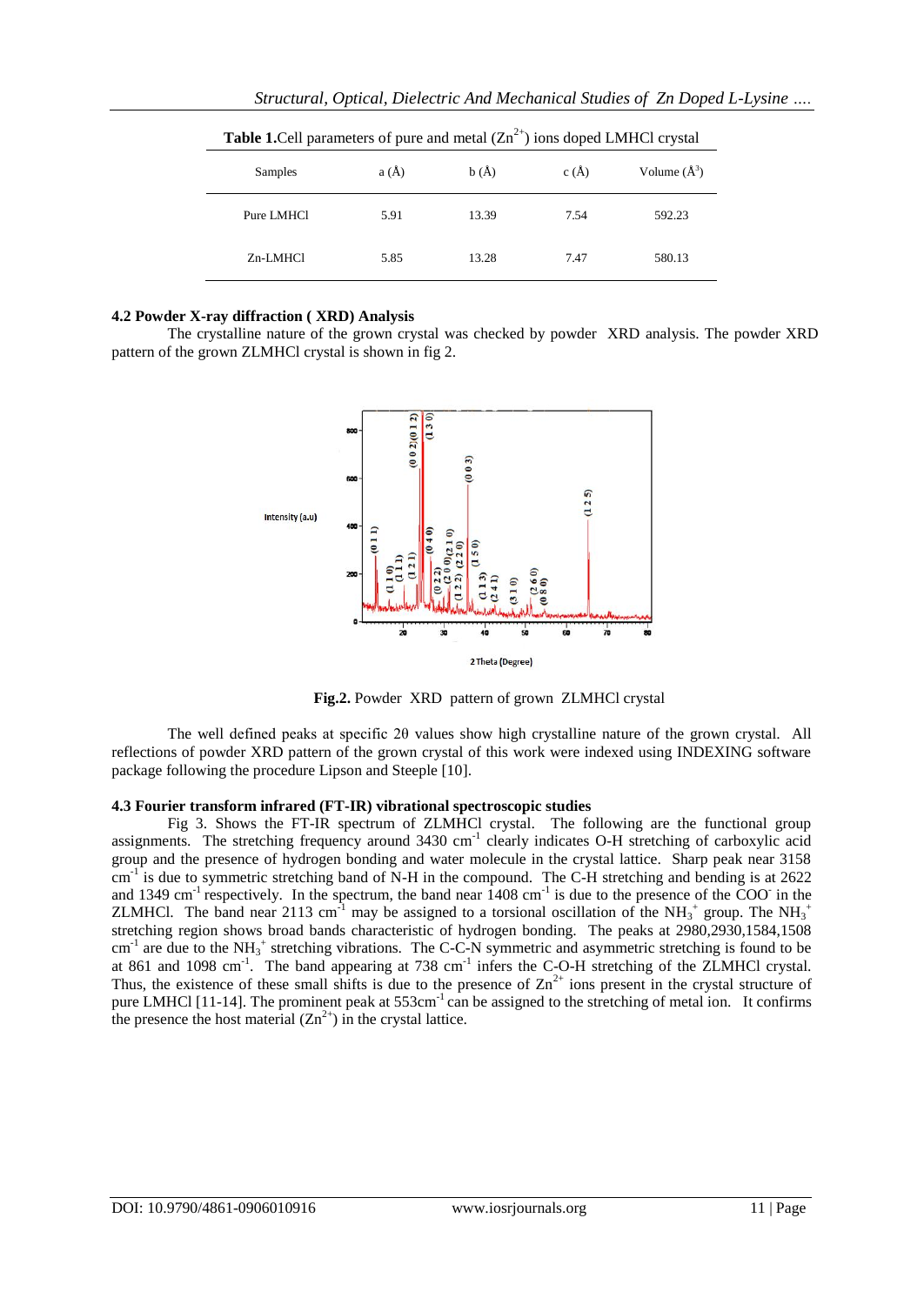

**Fig.3.** FT-IR spectrum of the grown ZLMHCl crystal

The frequency assignment for ZLMHCl with various functional groups is presented in table 2.

| <b>Table 2:</b> Functional group assignments of ZLMHCl crystal. |                                          |  |
|-----------------------------------------------------------------|------------------------------------------|--|
| Wave number $(cm-1)$                                            | Assignments                              |  |
| 3430                                                            | O-H stretch of water                     |  |
| 3158                                                            | N-H Symmmetric stretching                |  |
| 2980,2930                                                       | $NH3+ stretching$                        |  |
| 2622                                                            | C-H stretching                           |  |
| 2113                                                            | Torsional oscillation of $NH3+$          |  |
| 1584                                                            | $NH_3$ <sup>+</sup> stretching           |  |
| 1508                                                            | $NH_3^+$ stretching                      |  |
| 1408                                                            | Symmetric mode of COO and C-N stretching |  |
| 1349                                                            | C-H bending                              |  |
| 1219                                                            | C-O symmetric stretching                 |  |
| 1182                                                            | C-H in plane deformation                 |  |
| 1143                                                            | C-H in plane bending                     |  |
| 1098                                                            | C-C-N asymmetric stretching              |  |
| 996                                                             | $CH2$ rocking                            |  |
| 907                                                             | $CH2$ rocking                            |  |
| 861                                                             | C-C-N symmetric stretching               |  |
| 738                                                             | C-O-H stretching                         |  |
| 708                                                             | COO waging                               |  |
| 668                                                             | C-H out of plane bending                 |  |
| 553                                                             | Stretching vibration of $\text{Zn}^{2+}$ |  |

## **4.4 ICP Studies**

Inductively coupled plasma (ICP) spectroscopic study for the ZLMHCl crystal was carried out to confirm the presence of zinc in the lattice of the crystal. From the results, it is observed that the concentration of the impurity (zinc metal content) was found to be 270 ppm. Even though 1 mole % zinc acetate was used in the solution of LMHCl during the growth, it is observed from the ICP study that only low concentration of zinc has been incorporated into the lattice of the doped LMHCl crystal.

## **4.5 Density Measurement**

The measurement of density is one of the important method to study the purity of crystal. In this technique, theoretical density value is found using the formula, density  $=(MZ)/(NV)$ , Where M is the molecular weight of the material used, Z is the number of molecules per unit cell, N is the Avogadro"s Number and V is the volume of the unit cell [15]. The density values are experimental: 1.30  $g/cm^3$  and theoretical 1.32  $g/cm^3$ . The experimentally measured density is in good agreement with the theoretically found value.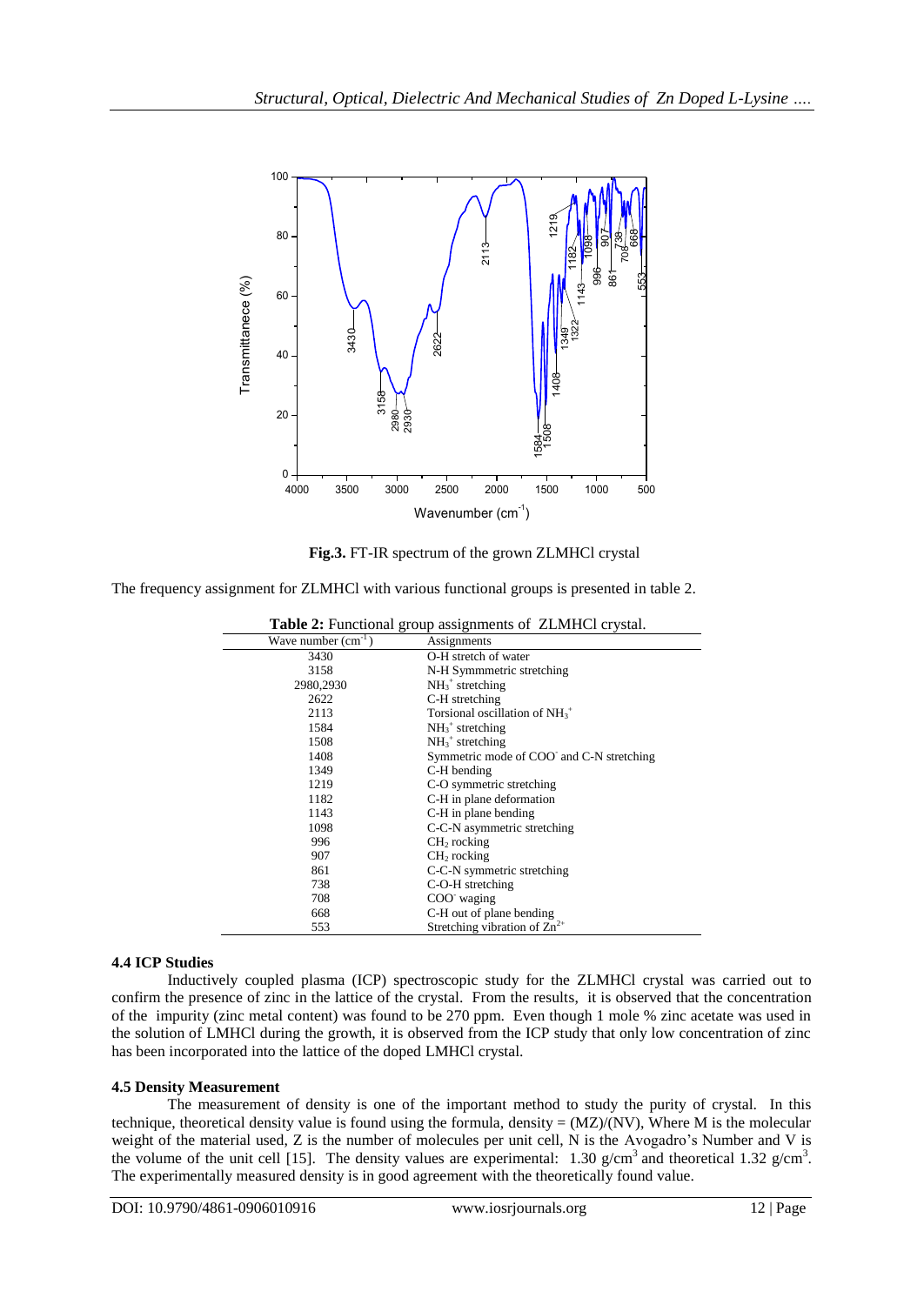#### **4.6 UV-Vis-NIR transmission spectrum studies**

Optically polished crystal of thickness 2mm was used for the study. The recorded transmission spectrum is shown in fig 4. From the transmission spectrum, the lower cut-off wavelength of the grown crystal is at 261 nm and using the formula  $E<sub>g</sub>=1240/\lambda$  eV, the band gap energy was found to be 4.75 eV. The absence of absorption in the visible region clearly indicates that this crystal can be used as window material in optical instruments [16-20].



**Fig .4.** UV-Vis-NIR optical transmission spectrum of ZLMHCl crystal

#### **4.7 Luminescence studies**

Fluorescence in solids is the phenomenon in which electronic states of solids are excited by light of particular energy is released as light [21]. The recorded fluorescence spectrum of ZLMHCl crystal is shown in fig 5. From the spectrum, the strong emission peak was observed at 461 nm. From this wavelength , it is concluded that ZLMHCl crystal emits blue fluorescence. The strong fluorescence emission indicates that the title compound can be used as a potential candidate for optoelectronic applications[22].



**Fig.5**. Fluorescence emission spectrum of ZLMHCl crystal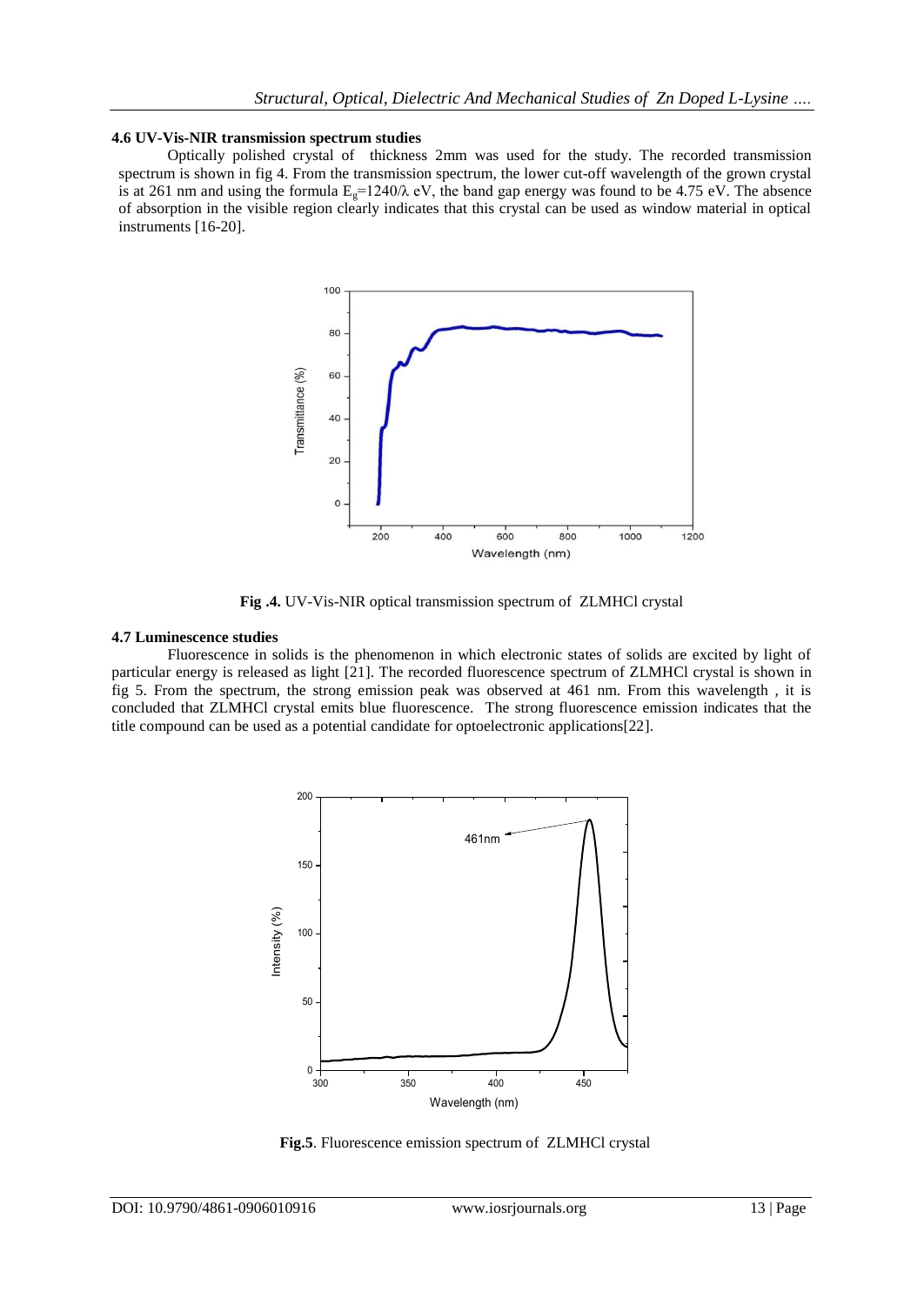#### **4.8 Linear refractive index**

A polished crystal of ZLMHCl with the thickness of 2 mm was mounted on a rotating mound at an angle varying in the range from 0 to  $90^0$ . The angular reading was observed on the rotary stage when the crystal was perfectly perpendicular to the intra-cavity beam. The grown crystal was rotated until the reflection of laser high vanishes and this angle has been noted. Polarizing angle  $(\theta_p)$  for grown crystal was measured to be 59.05<sup>0</sup>. The refractive index was calculated using the formula,  $\mu$ =tan  $\theta_p$  and the value of refractive index was found to be 1.66.

## **4.9 Electrical measurement**

 Dielectric measurement is one of the useful method for characterization of electrical response in crystalline material. The measurement of dielectric constant and dielectric loss as a function of frequency gives the idea about electric field with in the solid materials. The dielectric constant is calculated using the relation,  $\varepsilon_r = \text{Cd}/\text{A}\varepsilon_0$ Where C is the capacitance 'd' is the thickness of the crystal,  $\varepsilon_0$  is the permitivity of free space  $(8.85 \times 10^{-12} \text{ F/m})$  and 'A' is the area of the crystal.



**Fig.6.** Variation of dielectric constant with log frequency forZLMHCl crystal

The variation of dielectric constant  $(\varepsilon_r)$  as a function of log f is shown in fig 6. As the frequency increase, the dielectric constant values are found to decrease exponentially. The dielectric constant values are high at lower frequencies and are low at higher frequencies. The high valuation of dielectric constant at lower frequency region may be attributed to the contribution of electronic, ionic, orientation and space charge polarization which depend on the frequencies [23,24]. At lower frequencies, all the four polarizations are active and also the four polarizations are frequency dependent and at higher frequency region the four polarizations are frequency independent.

The variation of dielectric loss (tan  $\delta$ ) as a function of log f is shown in fig 7. The values of dielectric loss are high at lower frequencies and they are low at higher frequencies. The characteristic low dielectric loss with higher frequencies for a grown crystal suggests that the crystal possesses enhanced optical quality with lesser defects and this indicates that the title compound can be used for optoelectronic applications[25,26].



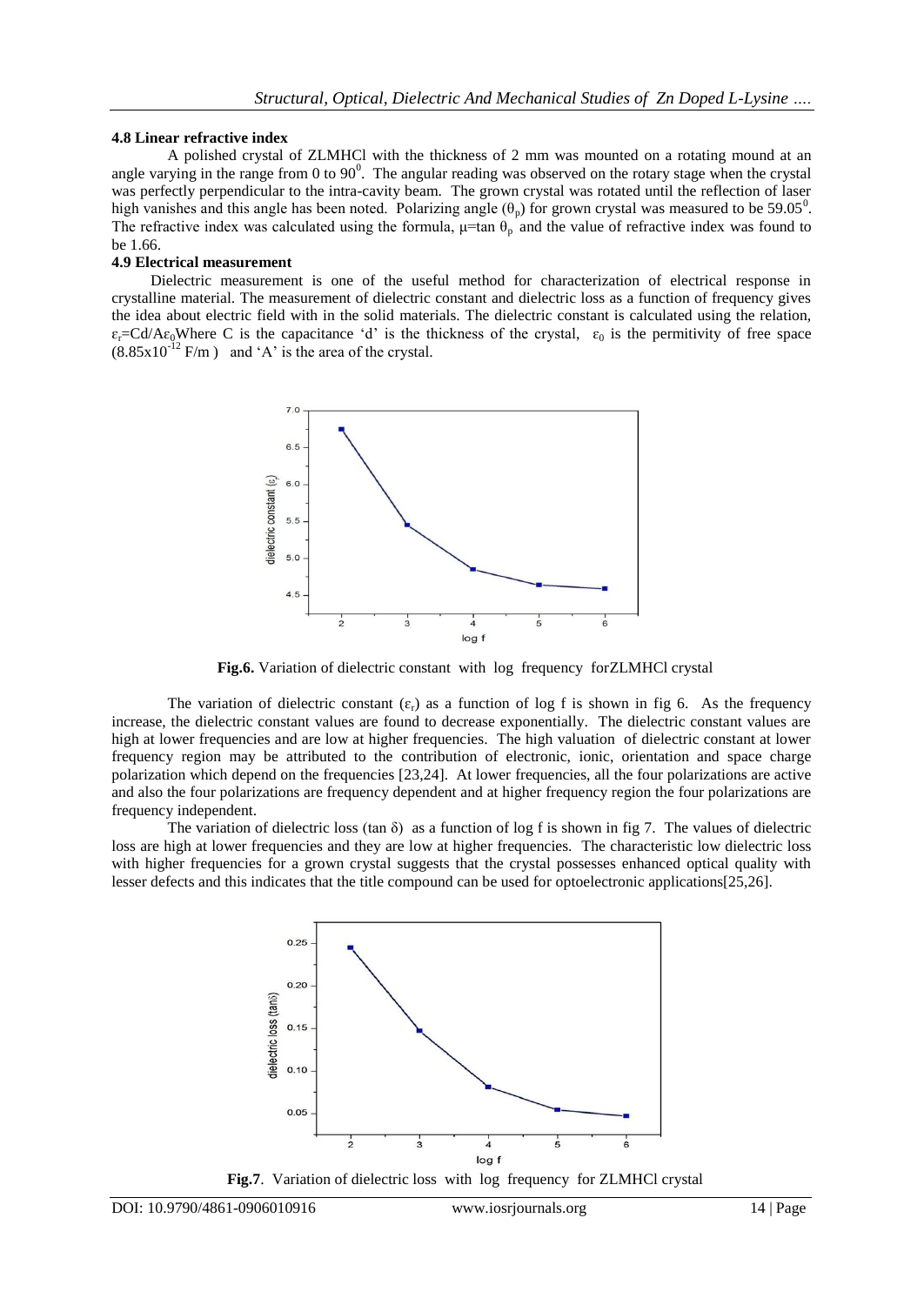#### **4.10 Microhardness studies**

Hardness is an important solid state property and plays a vital role in device fabrication. The Vickers microhardness measurement was carried out on the grown crystal to assess the mechanical property. The well polished crystal was used in this method. The static indentations were made at room temperature with a constant indentation time of 10 s for all indentations. The indentation marks were made on the surfaces by varying the load from 5 to 100g. The Vickers hardness number  $(H<sub>v</sub>)$  of the ZLMHCl crystal was calculated using the relation,  $H_v = 1.8544P/d^2$  kg/mm<sup>2</sup>, where "P" is the applied in kg and "d" is the average diagonal length of the indentation in mm. A graph plotted between  $H_v$  versus Applied load (p) is shown in fig 8. From the fig 8,  $H_v$ increases as the applied load (p) increases for the crystal. Beyond 100g, significant crack occurs, which may be due to release of internal stress generated with indentation.



**Fig.8**. Plot of  $H_V$  versus load (p)

The value of work hardening coefficient (n) for the grown crystal was determined from the plot of log p versus log d (fig.9). The work hardening coefficient of the grown crystal is found to be 3.18.



**Fig.9.** Plot of log p versus log d

Onitsch and Hanneman [27] have pointed out that the value of "n" lies in the range between 1 and 1.6 for hard materials and it is more than 1.6 for soft materials[28].Hence, the grown crystal belongs to the category of soft material.

## **4.11 NLO Property Study**

 In order to find nonlinear optical (NLO) property, the ZLMHCl crystal was subjected to second harmonic generation studies by Kurtz-Perry powder technique. The experiment was performed with Nd:YAG